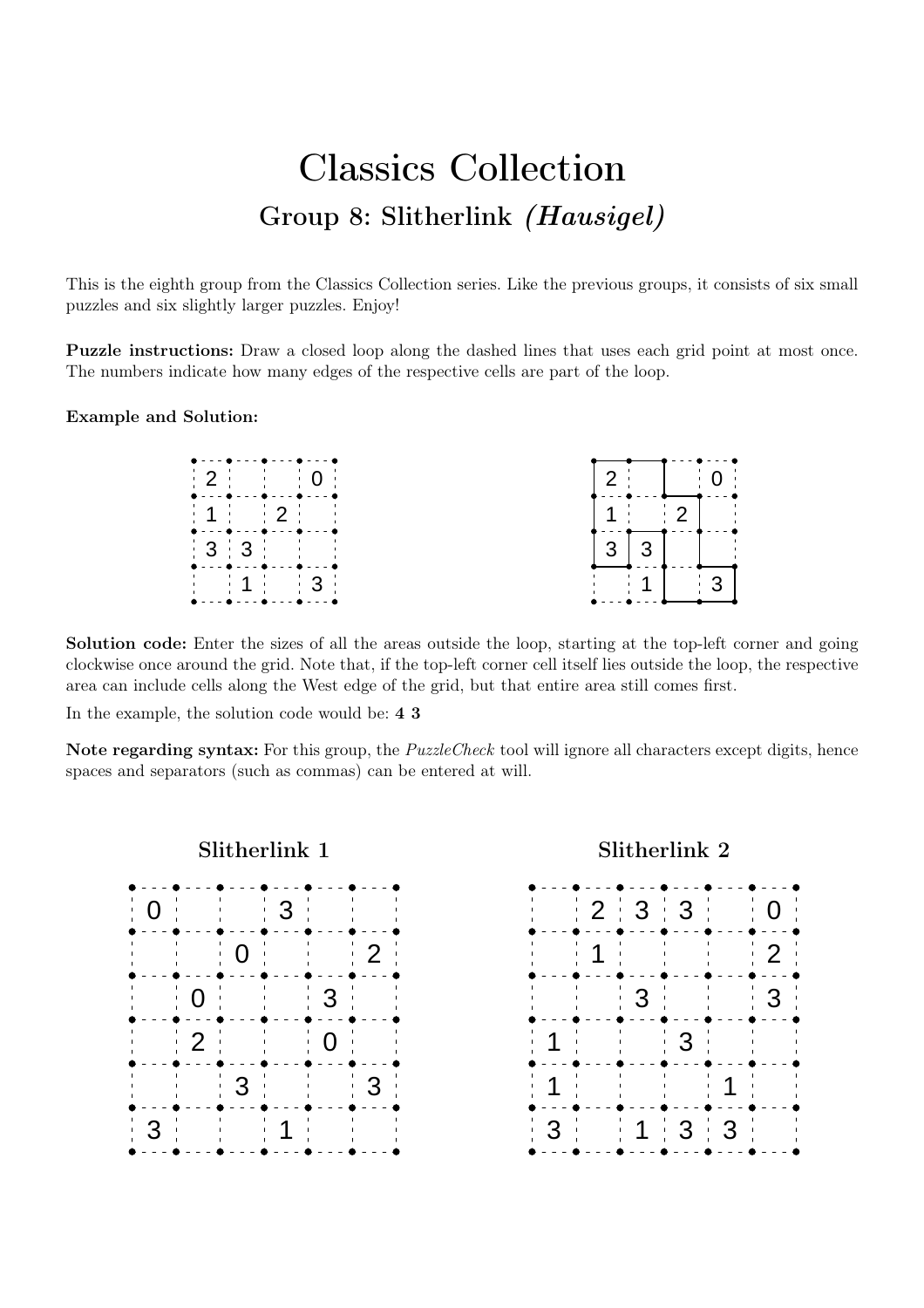

Slitherlink 7

| 0              |                | and the first state<br>and the state | I.                                       |                              | $\mathbf{3}$<br>$\Gamma$ |                                        | 2 <sup>1</sup> |
|----------------|----------------|--------------------------------------|------------------------------------------|------------------------------|--------------------------|----------------------------------------|----------------|
|                | $\overline{2}$ |                                      | $\frac{1}{2}$                            |                              | 1                        |                                        |                |
|                | $\mathbf{I}$   |                                      |                                          | 3 <sup>1</sup>               |                          |                                        |                |
|                | $\mathbf{3}$   |                                      |                                          | 0 <sup>1</sup>               |                          |                                        | $\mathbf{3}$   |
| 3              |                |                                      | $\sim 1$<br>$\mathbf{I}$<br>$\mathbf{I}$ |                              | - 1                      |                                        | 3              |
|                |                |                                      | $2 \nvert 0$                             |                              | 1<br>$\mathbf{1}$        | $\mathbf{1}_{\mathbf{1}_{\mathbf{1}}}$ |                |
| 2              |                | $\mathbf{L}$<br><b>Contract</b>      |                                          | $\mathbf{H}$<br>$\mathbf{I}$ |                          | 3                                      |                |
| $\overline{2}$ |                |                                      | 3                                        |                              |                          |                                        |                |
|                |                |                                      |                                          |                              |                          |                                        |                |



Slitherlink 8